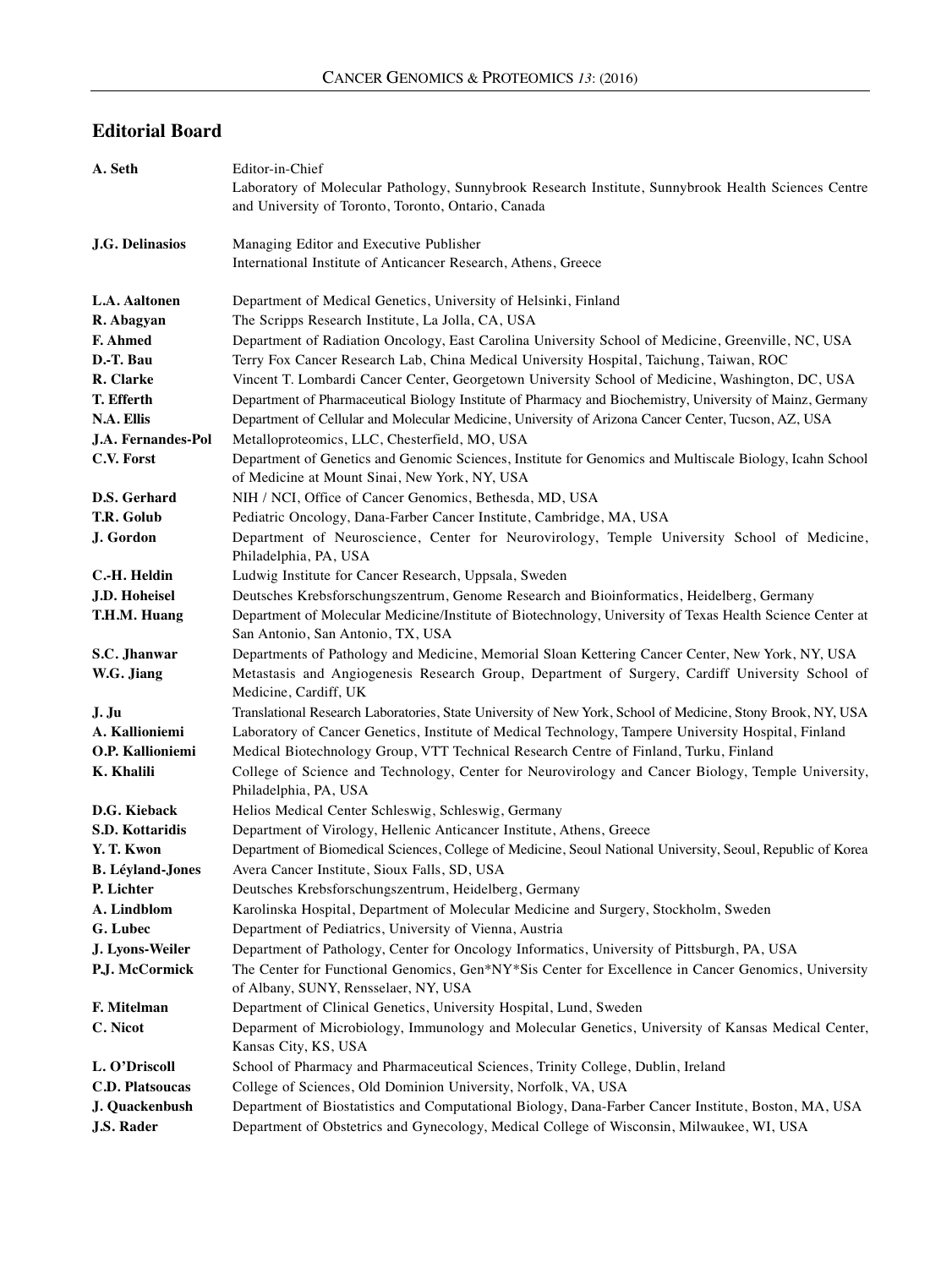| <b>R.H. Reeves</b>  | Department of Physiology, Johns Hopkins University, School of Medicine, Baltimore, MD, USA                  |
|---------------------|-------------------------------------------------------------------------------------------------------------|
| K.L. Reichelt       | Institute of Pediatric Research, The National Hospital, University of Oslo, Norway                          |
| T. Ried             | Center for Cancer Research, Genetics Branch, NCI, NIH, Bethesda, MD, USA                                    |
| G. Rimbach          | Institute for Human Nutrition and Food Science, Christian-Albrechts-University, Kiel, Germany               |
| K.D. Rodland        | Biological Sciences Division, Pacific Northwest National Laboratory, Richland, WA, USA                      |
| C. Sansom           | The School of Crystallography, Birbeck College, University of London, UK                                    |
| N.A. Saunders       | Centre for Immunology and Cancer Research, Princess Alexandra Hospital, University of Queensland, Australia |
| <b>B.W. Schäfer</b> | Department of Oncology, University Children's Hospital, Zurich, Switzerland                                 |
| J. Schneider        | Universidad Rey Juan Carlos, Facultad de Ciencias de la Salud, Alcorcón (Madrid), Spain                     |
| O.J. Semmes         | Department of Microbiology and Molecular Cell Biology, Eastern Virginia Medical School, Norfolk, VA, USA    |
| G.V. Sherbet        | University of Newcastle, Merz Court, Department of Electrical and Electronic Engineering, Newcastle-upon-   |
|                     | Tyne, UK                                                                                                    |
| S. Smith            | City of Hope Cancer Center, Department of Cell and Tumor Biology, Duarte, CA, USA                           |
| J.C. Strefford      | Cancer Science Division, Southampton General Hospital, Southampton, UK                                      |
| J.M. Trent          | Tgen, Phoenix, AZ, USA                                                                                      |
| G. Tsangaris        | Foundation of Biomedical Research of the Academy of Athens, Central Unit of Genomics-Proteomics,            |
|                     | Athens, Greece                                                                                              |
| <b>U.H. Weidle</b>  | Roche Pharma Research and Early Development (pRED), Roche Diagnostics GmbH, Penzberg, Germany               |
| A.T. Yeung          | Fox Chase Cancer Center, Philadelphia, PA, USA                                                              |
| H. Zhang            | Department of Epidemiology and Public Health, Yale University School of Medicine, New Haven, CT, USA        |

Articles in CANCER GENOMICS & PROTEOMICS are regularly indexed in the following bibliographic services: PUBMED, MEDLINE, CAS (Chemical Abstracts Service); BIOLOGICAL ABSTRACTS; EMBASE and BIOBASE; Compendex, GEOBASE; EMBiology; FLUIDEX; Scopus (Elsevier Bibliographic Databases); BIOSIS PREVIEWS; Science Citation Index Expanded (Web fo Science); Google Scholar; LEEDS MEDICAL INFORMATION; CSA ILLUMINA (Cambridge Scientific Abstracts, including: Oncogenes & Growth Factors, Genetics, Medical & Pharmaceutical Biotechnology, Bioengineering); All-Russian Institute of Scientific and Technical Information – VINITI Abstracts Journal; PubsHub; Sociedad Iberoamericana de Información Científíca (SIIC) Data Bases.

**Editorial Office:** International Institute of Anticancer Research, 1st km Kapandritiou-Kalamou Road, P.O. Box 22, Kapandriti, Attiki, 19014, Greece. Tel: +30 22950 52945, Fax: +30 22950 53389. Web: www.iiar-anticancer.org; www.cgp.iiarjournals.org.

**Editorial Office in U.S.A.:** Anticancer Research USA, Inc., 111 Bay Avenue, Highlights, NJ 07732, USA.

E-mail: journals@iiar-anticancer.org. Managing Editor: editor@iiar-anticancer.org.

Web: www.iiar-anticancer.org; www.cgp.iiarjournals.org.

Manuscripts and correspondence should be addressed to: Dr. John G. Delinasios, Managing Editor, Editorial Office, Cancer Genomics & Proteomics, 1st km Kapandritiou-Kalamou Road, P.O. Box 22, Kapandriti, Attiki, 19014, Greece. Tel: +30 22950 52945, Fax: +30 22950 53389, e-mail: editor@iiar-anticancer.org

Manuscripts from North America may be sent to the Editor-in-Chief, Prof. A. Seth, CGP, Laboratory of Molecular Pathology, Sunnybrook Research Institute, 2075 Bayview Avenue, Room S112a, Toronto, ON, Canada M4N 3M5. Fax: +1 416 480 5737, e-mail: genomics.proteomics@utoronto.ca